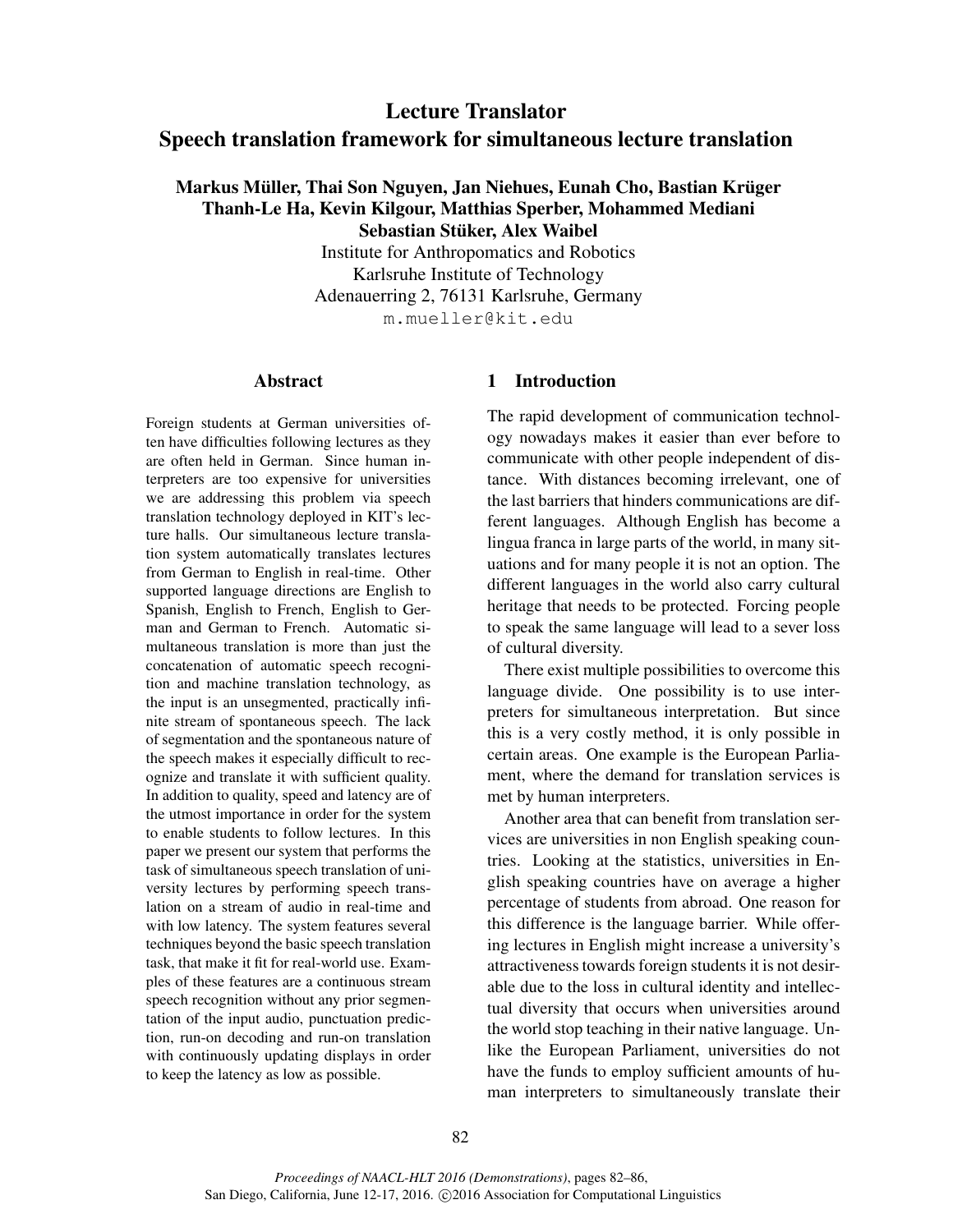lectures. Therefore, we developed a fully automatic translation solution that fits a university's budget and deployed it within the Karlsruhe Institute of Technology (KIT). By combining state-of-the-art automatic speech recognition (ASR) and machine translation (MT) with auxiliary technologies, such as resegmentation, punctuation prediction, and unsupervised speaker and domain adaptation we created a system that performs this task.

Developing systems for simultaneous translation poses several challenges. While the output should be of reasonable quality in order to being useful, the system is required to produce it in a timely fashion. Interactive scenarios like university lectures demand low latency. The delay of the output should be as low as possible in order to match the slides and the lecturers gestures. Due to reasons, such as multimodal channels for the consumer and the lack of a need of additional technology in the lecture hall, we display the translation result as captions in a web browser that students can view on their own devices, such as laptops, tablets and smart phones. Preliminary studies have shown that textual output is easier to digest than synthesized speech, especially if it does contain errors. Lately, we introduced various improvements in our setup to decrease the latency, e.g., by outputting preliminary captions fast and, if necessary, updating parts as both the transcription and translation hypotheses stabilize over time as more context is becoming available.

#### 2 Related Work

The development of systems for speech translation started in the 90s. First systems were able to translate very domain specific and formalized dialogues. Later, systems supported greater variety in language, but were still built for specific domains (Stüker et al., 2007).

Despite a difference in the overall quality of the translations, MT systems suffer from not being able to anticipate context like human interpreters. MT systems are unable to do so because of the lack of background and context knowledge. This results in a higher delay of the translation. But there has been some research towards the reduction of the latency and the translation of incomplete utterances (Fügen and Kolss, 2007), (Sridhar et al., 2013), (Oda et al.,

2015). The goal is to find the optimal threshold between quality and latency (Shavarani et al., 2015), (Yarmohammadi et al., 2013), (Oda et al., 2014).

With ongoing research and development, the systems have matured over the years. In order to assess whether our system helps students to better understand lectures, we have conducted a user study (Müller et al.,  $2016$ ) (to appear). The outcome was that students actually benefit from our system.

#### 3 Speech Translation Framework

The Speech Translation Framework used for the lecture translation system is a component based architecture. It is designed to be flexible and distributed. There are 3 types of components: A central server, called the "mediator", "workers" for performing different tasks and clients that request certain services. Our setup has 3 different kinds of workers: ASR systems, punctuation predictors and MT systems. But the communication protocol itself does not distinguish between these different types and does not limit the types of work be to performed.

Each worker registers on the central mediator, providing a "fingerprint" and a name the mediator. The fingerprint tells the mediator which type of service the worker provides. Based on these fingerprints, the mediator selects the appropriate chain of workers to perform the requested task. E.g., if a client asks for a Spanish transcription of English audio, the mediator would first select an English ASR worker and would then route the output through a segmenter for English Text and finally run the output through the MT to translate the English text into Spanish.

## 4 Lecture Translator

#### 4.1 System Description

The Lecture Translator (LT) at KIT was implemented based on the speech translation framework described above (Cho et al., 2013). We developed all workers in-house. The audio is being transcribed using the Janus Recognition Toolkit (JRTk) (Woszczyna et al., 1994), which features the IBIS single-pass decoder (Soltau et al., 2001). The acoustic model was trained using several hundred hours of recordings from lectures and talks.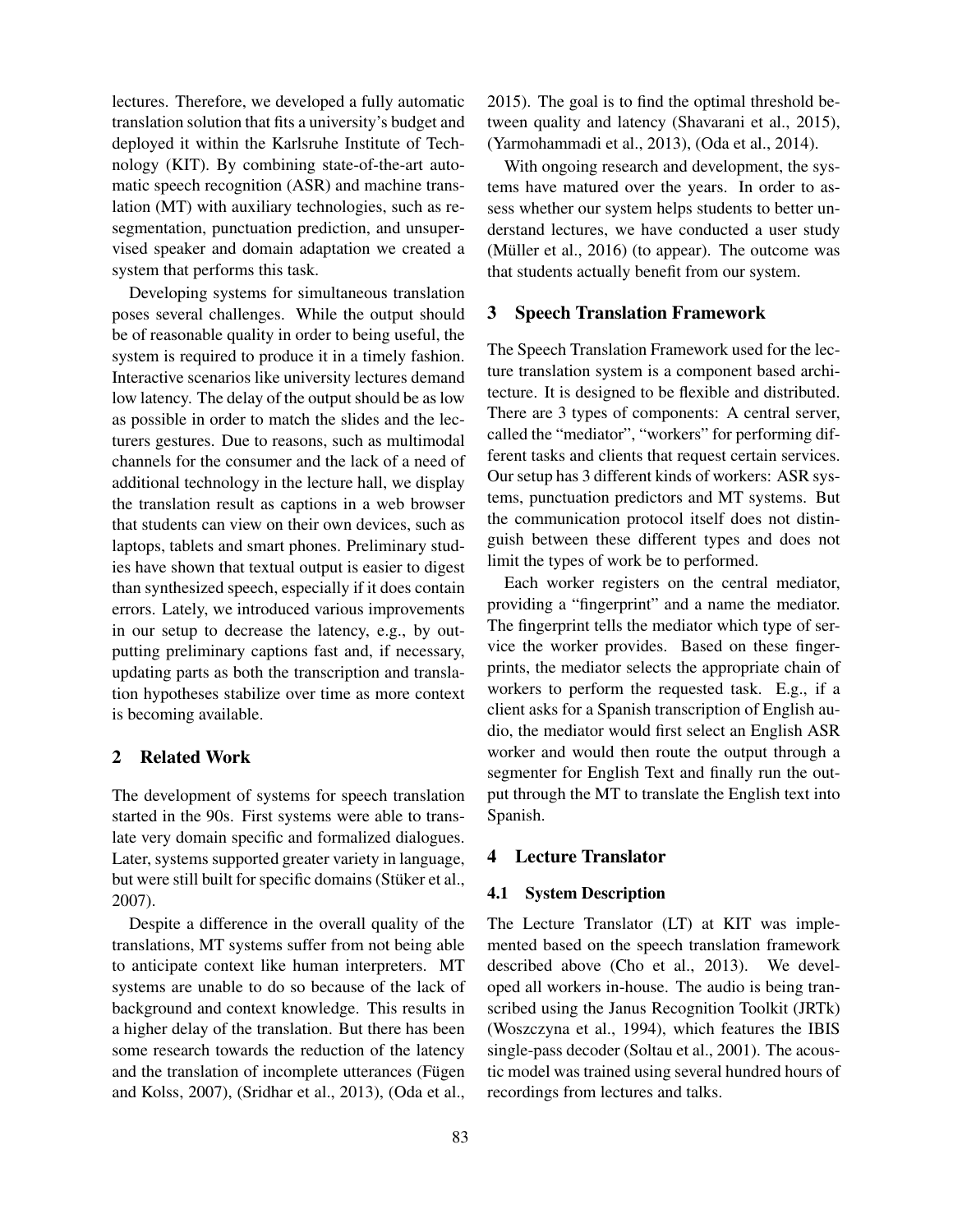Figure 1: *User interface of the Lecture Translator showing an ongoing session*

| Sessions<br><b>List of Lectures</b> | <b>Demo Lecture Translator</b>                                                                                                                                                                                   | <b>Translate to</b><br>Spanish (es)<br>$\div$<br>V/H                                                                                                                                                           |
|-------------------------------------|------------------------------------------------------------------------------------------------------------------------------------------------------------------------------------------------------------------|----------------------------------------------------------------------------------------------------------------------------------------------------------------------------------------------------------------|
|                                     |                                                                                                                                                                                                                  |                                                                                                                                                                                                                |
|                                     | And thinkable so, but that's where we are and hence<br>obviously language becomes this enormous problem because<br>that's really what divides us now. No longer the technology<br>that 's of course, what you do | Y pensar, pero ahí es donde estamos y por lo tanto,<br>obviamente, el lenguaje se convierte en este enorme<br>problema porque eso es realmente lo que nos separa. Ya no<br>la tecnología que es, por supuesto, |
|                                     | 00:00:00<br>00:01:22                                                                                                                                                                                             | No audio available.                                                                                                                                                                                            |

For translation, we used a phrase-based decoder (Vogel, 2003). It uses advanced models for domain adaptation, bilingual and cluster language models in addition to Discriminative Word Lexica for producing the translation. We use POS-based word reordering (Rottmann and Vogel, 2007; Niehues and Kolss, 2009). The translation model was trained on 1.8 million sentences of parallel data. It includes data from various sources and in-domain data.

## 4.2 System Operation

The LT is in regular use for multiple years now and currently translates approx. 10 different lectures per term. We have installed this system in multiple lecture halls, among them KIT's largest hall, called "Audimax".

In each hall, the system is tightly integrated in the PA to ensure smooth operation. The audio is captured via the PA from the microphone that the lecturer uses to address the audience. The operation of the system itself is time controlled: It starts at the time when the lecture begins and runs until the lecture is finished. The workers of the system run distributed over multiple servers. This ensures overall system stability as it allows for fail-overs in case of server failure. There are multiple instances of each worker running in order to translate multiple lectures in parallel.

During the every day operation the LT does not require any special preparations from the lecturer prior to each lecture because of the integration into the PA and the time controlled operation. But the quality of the output can be improved if slides or lecture notes are being made available beforehand. This way, the system is able to adapt to the specific domain of a lecture by covering any terms or named entities special to this lecture. The second advantage that we use is that the same lectures are usually given repeatedly in different terms. This way, we can use several iterations of the same lecture to improve the performance. Using the collected data, we adapt the ASR to certain speakers and ASR and MT to certain topics.

As the goal is to provide the service as cost effi-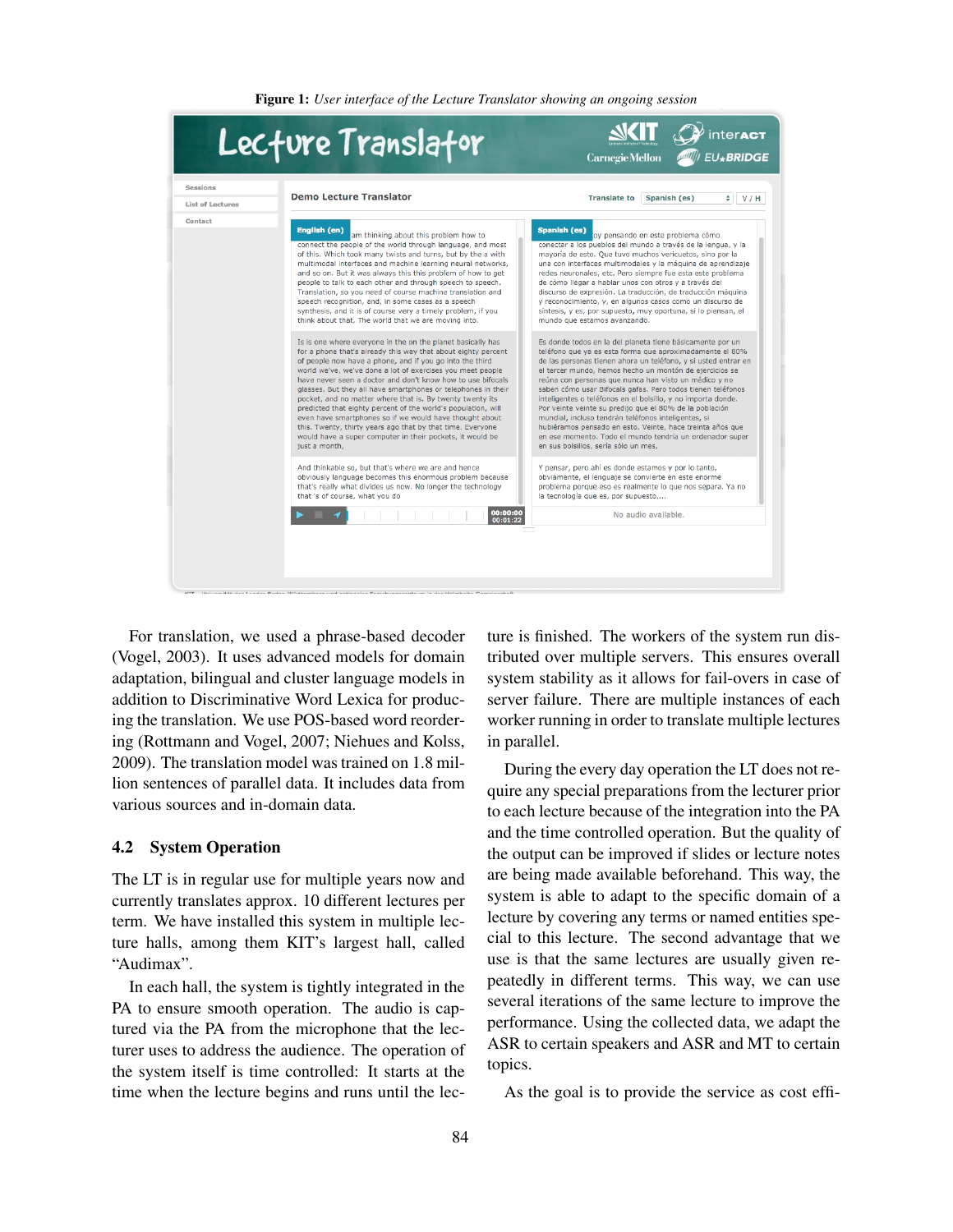cient as possible, we decided to use the devices that the students already own to display the output. The Lecture Translator is therefore a web based service. Listeners wanting to see the transcription can go to the website of the service<sup>1</sup> to see a list of currently running sessions. Depending on the permissions from the lecturer, the output can be displayed either only to people who know the password or viewers from within KIT or globally. A screen-shot from the user interface running an active session is shown in Figure 1. The transcription is displayed on the left part of the window while the translation is shown on the right. The user has the choice of various target languages, depending on the source language.

Our system currently supports the translation from German audio into English and French text. Using English as input language, the system is able to produce French, German and Spanish output.

## 5 Intermediate Output

One of the main problems of earlier versions of our speech translation framework was the latency of the system. Since machine translation systems are usually trained on sentence level, the translation can only be displayed if the whole sentence is recognized. In order to overcome this drawback, we extended our framework to handle intermediate outputs. This allows us to display a translation of a partly recognized sentence and later update it with the translation of the whole sentence. The same technique is also be applied to the to display intermediate hypotheses from the speech recognition that are later updated.

In the framework, each message has properties defining the time span to which its content relates. For example, if the MT component generates a new translation, it will generate a message with the start and end time of the translation and the translation itself. In the baseline system, the start time has to be equal or greater than the end time of all previous messages.

In order to limit the complexity, we only allow to update the most recent messages. Every time a message with a new starting time is received, this implicitly will mark all messages prior to this starting time as final and no updates to the content of these messages is allowed. Allowing updates for every message would be too complex, as we also allow to change the time span of the updated messages. This would lead to difficulties for all messages except the most recent one. Furthermore, in this case the different components would need to store information about the whole session instead of only information about the non-final sections.

In order to facilitate the new possibilities of the framework, each component was extended in order to handle intermediate output and input. On the input side, the content of the new message can no longer be simply attached to the previous output, but it might also overwrite part of the stored content. Therefore, additional bookkeeping is necessary. On the output side, we can now already output preliminary results and later update them with better hypotheses.

When generating new messages we have to make sure that we do not mark content as final by using a new start time for the next message although the input for this text has not been marked final by the previous component.

## 6 Conclusion

In this paper we presented our automatic simultaneous translation system for university lectures. The lecture translator is installed in four lecture halls at KIT and has been running for several years now. The system features several techniques that are specifically tailored at the needs of a simultaneous system processing an unsegmented stream of continuous speech. Feedback from the students and a systematic user study have shown that the system helps students to better follow the lectures if they are not (yet) completely fluent in German. Currently we are increasing the number of lecture halls at KIT that the system is installed in and are working with other universities that are also interested in deploying the system.

## References

Eunah Cho, Christian Fügen, Teresa Herrmann, Kevin Kilgour, Mohammed Mediani, Christian Mohr, Jan Niehues, Kay Rottmann, Christian Saam, Sebastian Stüker, et al. 2013. A real-world system for simul-

<sup>1</sup> http://lecture-translator.kit.edu